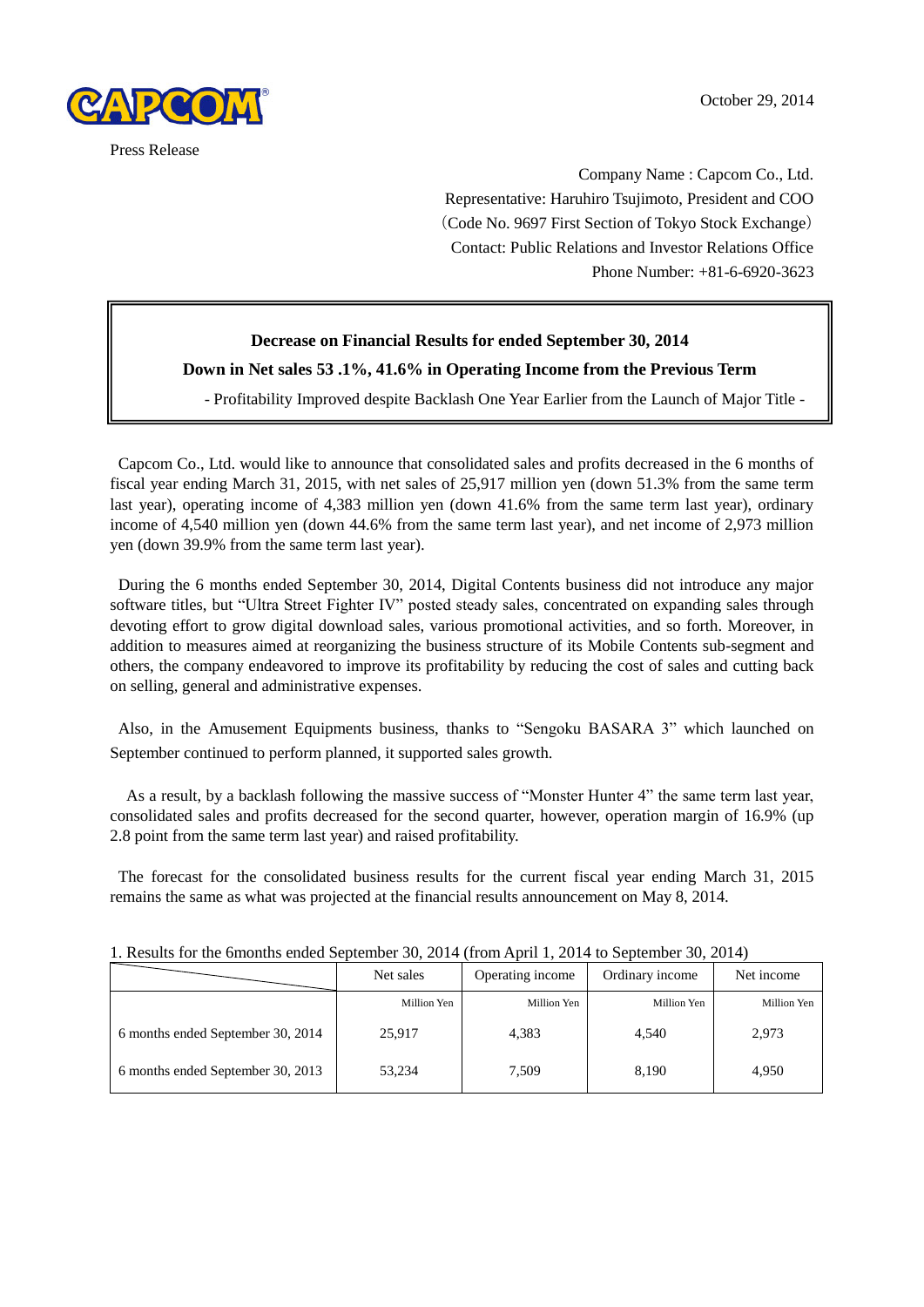### 2. Earnings forecast for the fiscal year ending March 31, 2015

|                            | Net sales   | Operating<br><i>n</i> come | Ordinary<br><i>n</i> come | Net income  | Earnings per<br>share of<br>common stock |
|----------------------------|-------------|----------------------------|---------------------------|-------------|------------------------------------------|
|                            | Million Yen | Million Yen                | Million Yen               | Million Yen | Yen                                      |
| Year ending March 31, 2015 | 80,000      | 10,500                     | 10,200                    | 6,600       | 117.37                                   |

# 3. Status of Each Operational Department

# (1) Digital Contents

(Unit: Million Yen)

|                  | 6 months ended     | 6 months ended     | Difference |
|------------------|--------------------|--------------------|------------|
|                  | September 30, 2013 | September 30, 2014 | $(\% )$    |
| Net sales        | 37,510             | 13,463             | $-64.1\%$  |
| Operating income | 5,380              | 2,150              | $-60.0\%$  |
| Operating margin | 14.3%              | 16.0%              | -          |

- a. In the Digital Contents business, "Ultra Street Fighter IV" (for PlayStation 3, Xbox 360, and PC) and "Phoenix Wright: Ace Attorney Trilogy" (for Nintendo 3DS) posted steady sales, while "Dead Rising 3" (for Xbox One and PC), which sold over a million units in the previous fiscal year, continued to do well. However, no major new titles were released in this period, so sales focused on existing products.
- b. Meanwhile, the online titles "Monster Hunter Frontier G" series (for PC, Xbox 360, PlayStation 3, Wii U, and PlayStation Vita) performed solidly.
- c. In addition, in the Mobile Contents sub-segment, despite the fact that there were no major titles aside from some exceptions like "Monster Hunter Freedom Unite for iOS", profitability improved thanks to a successful overhaul of the profit structure.
- d. Because small titles and repeat sales made up the majority of sales overall due to the lack of major titles in the lineup during the period under review, sales were not sufficient to offset the aforementioned downturn in "Monster Hunter 4" (for Nintendo 3DS) sales, even though the digital download content supported sales growth.
- e. As a result, net sales were 13,463 million yen (down 64.1% from the same term last year) and operating income was 2,150 million yen (down 60.0% from the same term last year).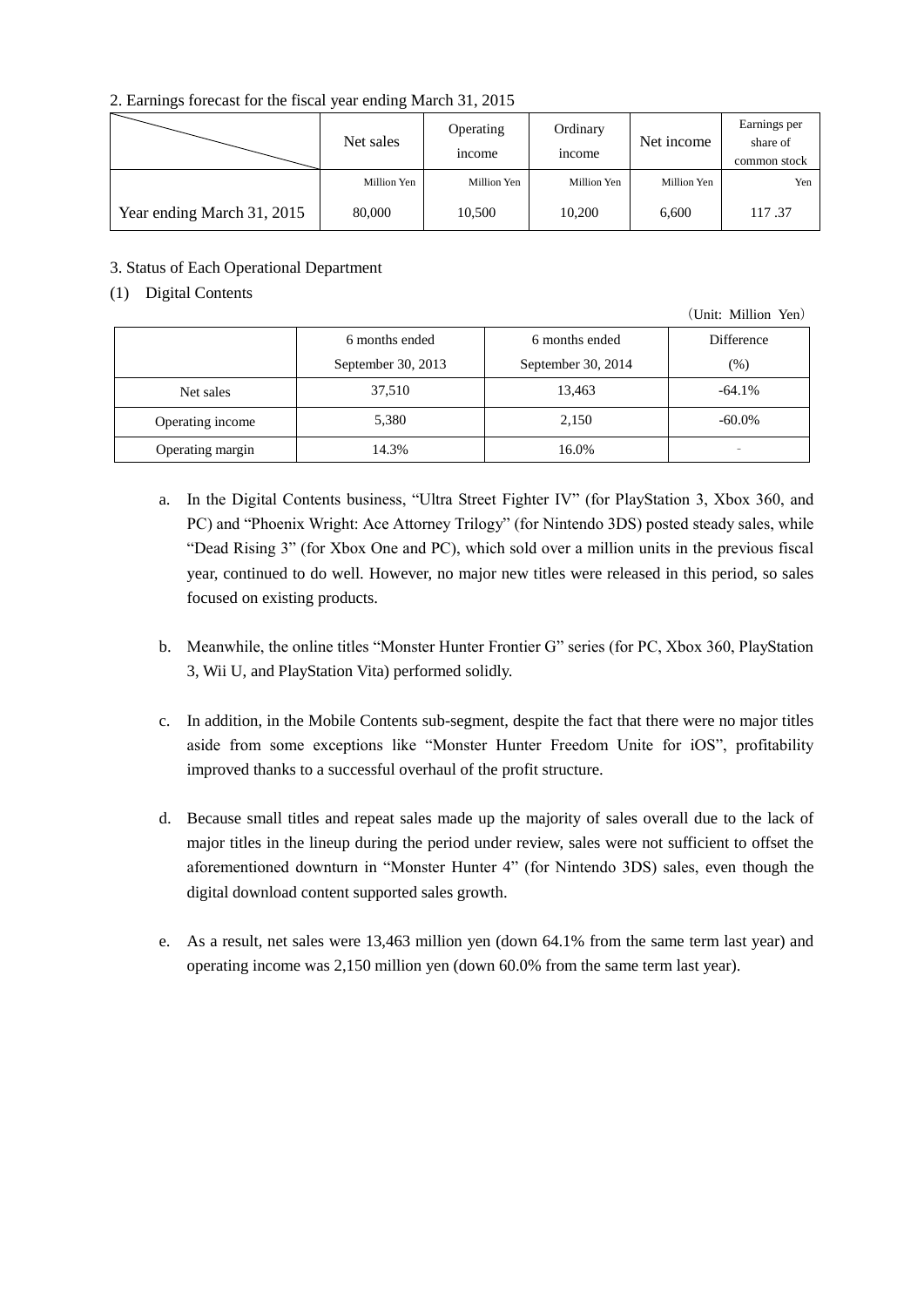### (2) Arcade Operations

(Unit: Million Yen)

|                  | 6 months ended     | 6 months ended     | <b>Difference</b> |
|------------------|--------------------|--------------------|-------------------|
|                  | September 30, 2013 | September 30, 2014 | (% )              |
| Net sales        | 5,461              | 4.820              | $-11.7\%$         |
| Operating income | 975                | 660                | $-32.3%$          |
| Operating margin | 17.9%              | 13.7%              |                   |

- a. In the Arcade Operations business, with the market continuing to be weak due to the decentralization of the entertainment industry, a lack of products that attract new customers, and other factors, Capcom strived to develop community-based arcades through holding promotional events and installing game machines that appeal to a broad range of customers.
- b. However, business remained weak due to the underperformance of existing arcades, in addition to the impact of the consumption tax hike and other factors.
- c. During the period under review, one unprofitable arcade was closed, bringing the total number of arcades to 32.
- d. As a result, net sales were 4,820 million yen (down 11.7% from the same term last year) and operating income was 660 million yen (down 32.3% from the same term last year).

### (3) Amusement Equipments

(Unit: Million Yen)

|                  | 6 months ended     | 6 months ended     | Difference |
|------------------|--------------------|--------------------|------------|
|                  | September 30, 2013 | September 30, 2014 | $(\%)$     |
| Net sales        | 8,921              | 6,881              | $-22.9\%$  |
| Operating income | 2,519              | 3,159              | 25.4%      |
| Operating margin | 28.2%              | 45.9%              |            |

- a. In the Pachinko & Pachislo sub-segment, "Sengoku BASARA 3" continued to perform as planned, while Capcom concentrated on repeat sales and the contracted product development business.
- b. In the Arcade Games Sales sub-segment, even though "Onimusha Soul Card Rush" was launched, sales centered on existing products.
- c. As a result, net sales were 6,881 million yen (down 22.9% from the same term last year) and operating income was 3,159 million yen (up 25.4% from the same term last year).